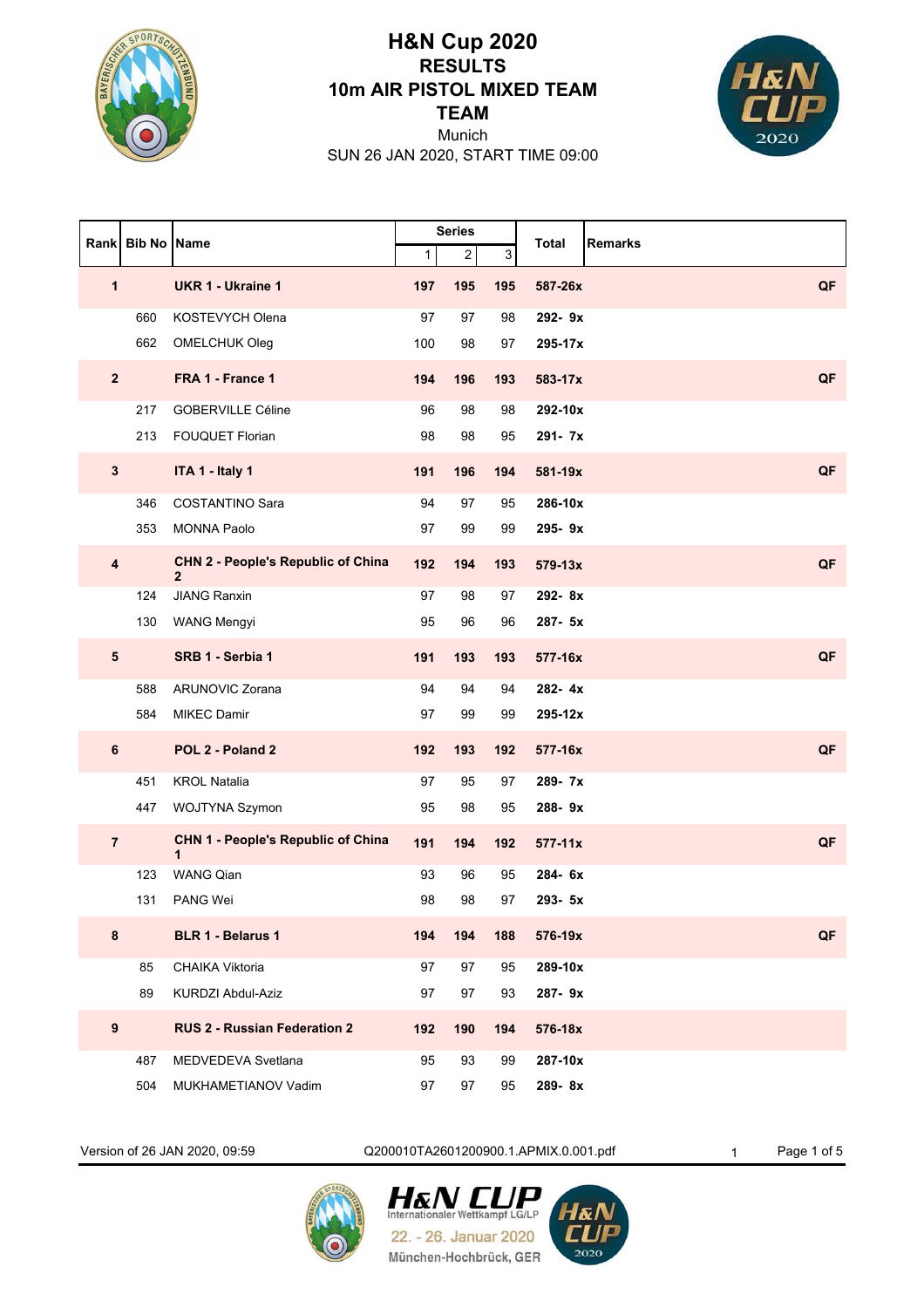|    | Rank Bib No Name |                                           | <b>Series</b> |                         |     | <b>Remarks</b>  |
|----|------------------|-------------------------------------------|---------------|-------------------------|-----|-----------------|
|    |                  |                                           | $\mathbf{1}$  | $\overline{\mathbf{c}}$ | 3   | Total           |
| 10 |                  | SRB 2 - Serbia 2                          | 192           | 195                     | 189 | 576-18x         |
|    | 590              | MOMCILOVIC VELICKOVIC Bobana              | 94            | 96                      | 94  | 284-7x          |
|    | 586              | <b>GRGIC Dimitrije</b>                    | 98            | 99                      | 95  | 292-11x         |
| 11 |                  | <b>BUL 1 - Bulgaria 1</b>                 | 190           | 195                     | 191 | 576-14x         |
|    | 115              | <b>GROZDEVA Maria</b>                     | 96            | 98                      | 95  | 289-7x          |
|    | 113              | <b>DIONKOV Samuil</b>                     | 94            | 97                      | 96  | 287-7x          |
| 12 |                  | SVK 1 - Slovakia 1                        | 189           | 191                     | 194 | 574-24x         |
|    | 625              | <b>MARSALKOVA Martina</b>                 | 93            | 95                      | 96  | 284-9x          |
|    | 622              | TUZINSKY Juraj                            | 96            | 96                      | 98  | 290-15x         |
| 13 |                  | BAY 1 - Bavaria 1                         | 189           | 193                     | 192 | 574-22x         |
|    | 51               | <b>REITZ Sandra</b>                       | 91            | 95                      | 97  | 283-10x         |
|    | 46               | <b>HEISE Michael</b>                      | 98            | 98                      | 95  | 291-12x         |
| 14 |                  | <b>USA 1 - United States of America 1</b> | 192           | 191                     | 191 | 574-19x 37 Tens |
|    | 681              | <b>LAGAN ALEXIS</b>                       | 94            | 96                      | 96  | 286-8x          |
|    | 682              | <b>MOWRER NICKOLAUS</b>                   | 98            | 95                      | 95  | 288-11x         |
| 15 |                  | <b>RUS 1 - Russian Federation 1</b>       | 192           | 191                     | 191 | 574-19x 35 Tens |
|    | 488              | KORSHUNOVA Ekaterina                      | 97            | 94                      | 97  | 288-10x         |
|    | 506              | <b>ARISTARKHOV Anton</b>                  | 95            | 97                      | 94  | 286-9x          |
| 16 |                  | GER 1 - Germany 1                         | 192           | 193                     | 189 | 574-17x         |
|    | 259              | <b>HOCHMUTH Julia</b>                     | 96            | 96                      | 93  | 285-9x          |
|    | 269              | <b>VENTA Kevin</b>                        | 96            | 97                      | 96  | 289-8x          |
| 17 |                  | AZE 1 - Azerbaijan 1                      | 193           | 188                     | 192 | 573-23x         |
|    | 37               | NASIROVA Nigar                            | 96            | 93                      | 95  | 284-10x         |
|    | 38               | <b>LUNEV Ruslan</b>                       | 97            | 95                      | 97  | $289 - 13x$     |
| 18 |                  | <b>CZE 1 - Czech Republic 1</b>           | 191           | 190                     | 191 | 572-22x         |
|    | 167              | <b>CERVENKOVA Renata</b>                  | 92            | 94                      | 94  | 280-9x          |
|    | 174              | DUBOVY Jindrich                           | 99            | 96                      | 97  | 292-13x         |
| 19 |                  | GEO 2 - Georgia 2                         | 189           | 191                     | 192 | 572-20x         |
|    | 251              | KILADZE Lizi                              | 95            | 98                      | 99  | 292-12x         |
|    | 254              | MOSULISHVILI Kako                         | 94            | 93                      | 93  | 280-8x          |
| 20 |                  | TUR 2 - Turkey 2                          | 190           | 196                     | 186 | 572-18x         |
|    | 652              | YILMAZ Yasemin Beyza                      | 94            | 98                      | 91  | 283-6x          |
|    | 650              | <b>KELES Ismail</b>                       | 96            | 98                      | 95  | 289-12x         |

Version of 26 JAN 2020, 09:59 Q200010TA2601200900.1.APMIX.0.001.pdf 1 Page 2 of 5

H<sub>&</sub> **CL** 

**HEN CUP** 

22. - 26. Januar 2020

München-Hochbrück, GER

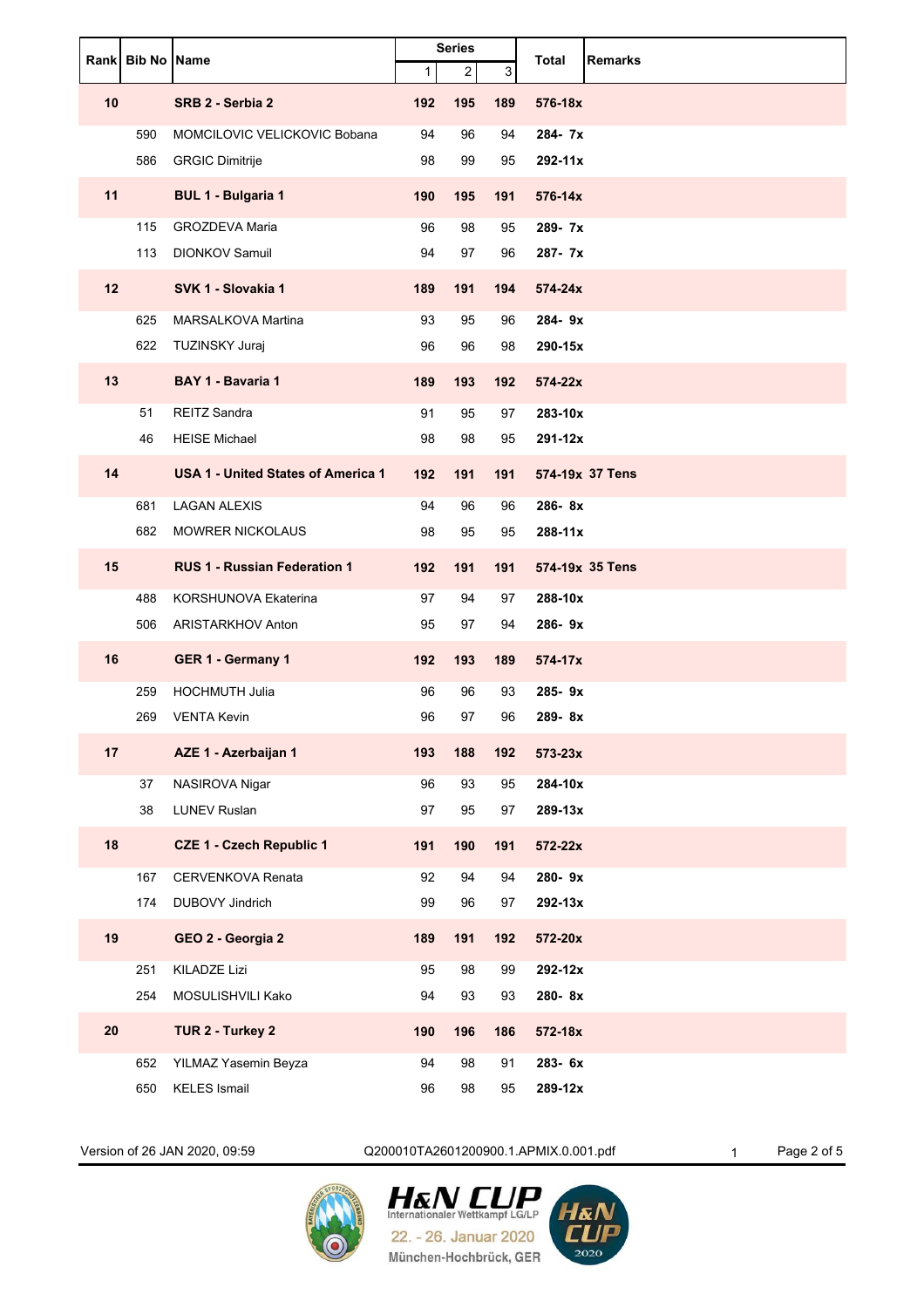|    |     | Rank Bib No Name            | <b>Series</b> |                |     |                                |
|----|-----|-----------------------------|---------------|----------------|-----|--------------------------------|
|    |     |                             | $\mathbf{1}$  | $\overline{c}$ | 3   | <b>Remarks</b><br><b>Total</b> |
| 21 |     | SUI 1 - Switzerland 1       | 189           | 192            | 191 | 572-17x                        |
|    | 603 | DIETHELM GERBER Heidi       | 94            | 94             | 95  | 283-6x                         |
|    | 600 | <b>DEMIERRE Steve</b>       | 95            | 98             | 96  | 289-11x                        |
| 22 |     | FRA 2 - France 2            | 191           | 192            | 189 | 572-16x                        |
|    | 215 | <b>GOBERVILLE Sandrine</b>  | 95            | 96             | 96  | 287-10x                        |
|    | 216 | PAIROUX Gaudéric            | 96            | 96             | 93  | 285-6x                         |
| 23 |     | POR 1 - Portugal 1          | 189           | 192            | 190 | $571 - 13x$                    |
|    | 477 | TIAGO Carapinha             | 94            | 96             | 96  | 286-9x                         |
|    | 480 | <b>MARRACHO Filipa</b>      | 95            | 96             | 94  | 285-4x                         |
| 24 |     | SGP 1 - Singapore 1         | 193           | 189            | 188 | 570-14x                        |
|    | 535 | <b>HOONG Shi Xiang</b>      | 97            | 96             | 96  | 289-8x                         |
|    | 529 | TEH Xiu Hong                | 96            | 93             | 92  | 281-6x                         |
| 25 |     | TUR 1 - Turkey 1            | 190           | 189            | 190 | 569-17x                        |
|    | 653 | <b>TARHAN Sevval llayda</b> | 94            | 93             | 94  | 281-8x                         |
|    | 651 | <b>DIKEC Yusuf</b>          | 96            | 96             | 96  | 288-9x                         |
| 26 |     | ROU 1 - Romania 1           | 190           | 188            | 190 | 568-15x                        |
|    | 483 | <b>BONTE Roxana</b>         | 95            | 96             | 96  | 287-11x                        |
|    | 484 | <b>JOLDEA Luca</b>          | 95            | 92             | 94  | 281-4x                         |
| 27 |     | <b>MEX 1 - Mexico 1</b>     | 187           | 191            | 190 | 568-14x                        |
|    | 410 | ZAVALA Alejandra            | 91            | 97             | 94  | 282- 7x                        |
|    | 411 | <b>PEREZ David</b>          | 96            | 94             | 96  | 286-7x                         |
| 28 |     | BAY 2 - Bavaria 2           | 187           | 193            | 188 | 568-14x                        |
|    | 48  | KLEESATTEL Lea              | 93            | 98             | 93  | 284-8x                         |
|    | 44  | <b>TODOROV Aleksandar</b>   | 94            | 95             | 95  | 284-6x                         |
| 29 |     | FIN 1 - Finland 1           | 186           | 195            | 187 | 568-14x                        |
|    | 204 | <b>KARRI Ritva</b>          | 89            | 97             | 91  | 277-2x                         |
|    | 200 | KALLIO Joonas               | 97            | 98             | 96  | 291-12x                        |
| 30 |     | LAT 1 - Latvia 1            | 188           | 189            | 191 | 568-12x                        |
|    | 378 | <b>RASMANE Agate</b>        | 94            | 93             | 98  | 285-5x                         |
|    | 376 | STRAUTMANIS Lauris          | 94            | 96             | 93  | 283-7x                         |
| 31 |     | AUT 1 - Austria 1           | 189           | 191            | 187 | 567-14x                        |
|    | 17  | STEINER Sylvia              | 96            | 94             | 94  | 284-7x                         |
|    | 24  | <b>ZECHMEISTER Richard</b>  | 93            | 97             | 93  | 283-7x                         |

Version of 26 JAN 2020, 09:59 Q200010TA2601200900.1.APMIX.0.001.pdf 1 Page 3 of 5

H<sub>&</sub> **CL** 

**HEN CUP** 

22. - 26. Januar 2020

München-Hochbrück, GER

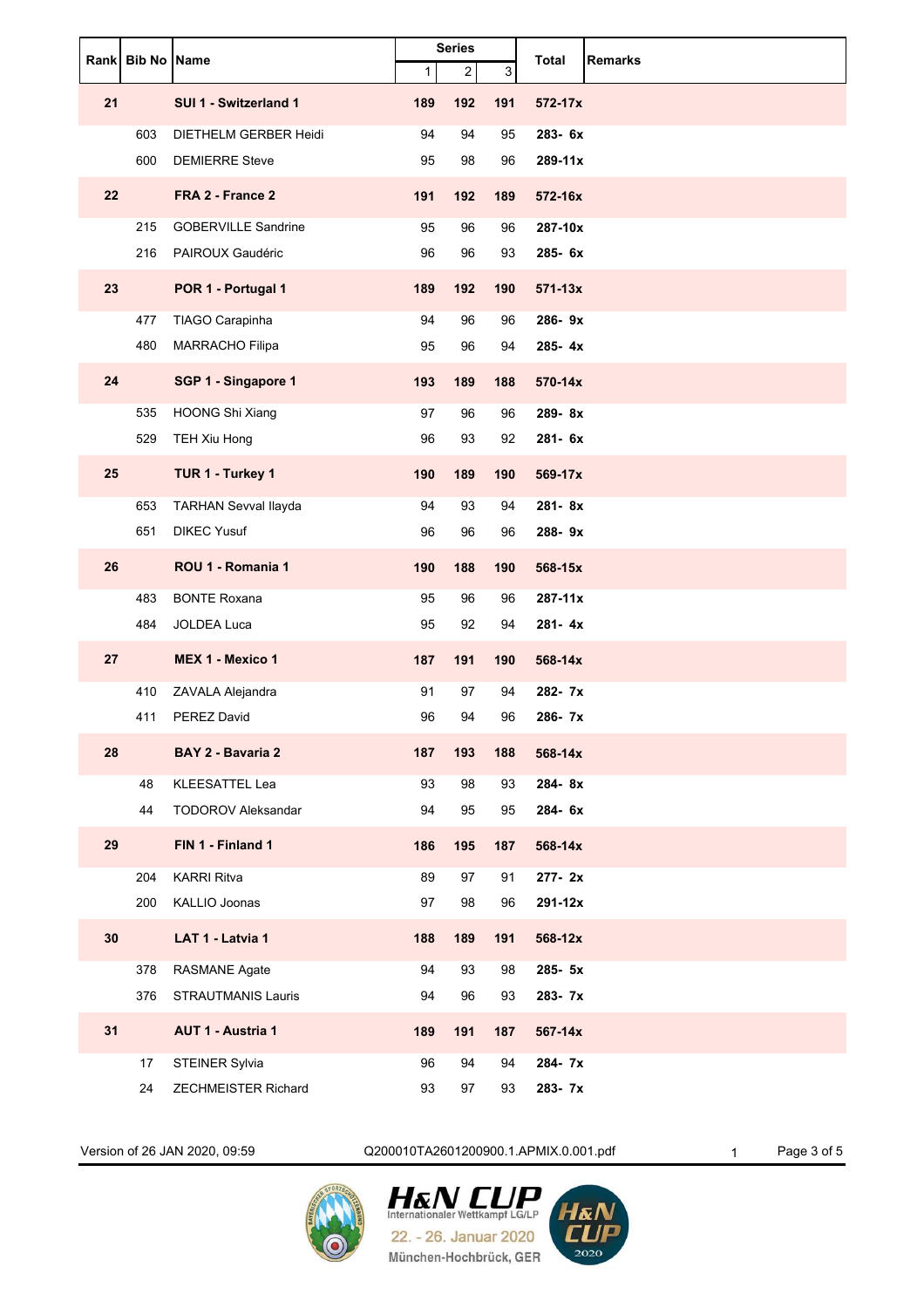|    | Rank Bib No Name |                                    | <b>Series</b> |                |                           | <b>Remarks</b><br><b>Total</b> |
|----|------------------|------------------------------------|---------------|----------------|---------------------------|--------------------------------|
|    |                  |                                    | 1             | $\overline{c}$ | $\ensuremath{\mathsf{3}}$ |                                |
| 32 |                  | POL 1 - Poland 1                   | 193           | 187            | 187                       | $567 - 13x$                    |
|    | 450              | <b>TOMALA Joanna</b>               | 97            | 95             | 94                        | 286-7x                         |
|    | 448              | DLUGOSZ Grzegorz                   | 96            | 92             | 93                        | 281-6x                         |
| 33 |                  | SWE 1 - Sweden 1                   | 190           | 189            | 186                       | 565-14x                        |
|    | 638              | SÖRENSSON Vendela                  | 93            | 96             | 91                        | 280-4x                         |
|    | 632              | JOHANSSON Morgan                   | 97            | 93             | 95                        | 285-10x                        |
| 34 |                  | GER 2 - Germany 2                  | 186           | 188            | 189                       | 563-16x                        |
|    | 260              | <b>KARSCH Monika</b>               | 93            | 93             | 96                        | 282-8x                         |
|    | 267              | <b>WALTER Robin</b>                | 93            | 95             | 93                        | 281-8x                         |
| 35 |                  | <b>BLR 2 - Belarus 2</b>           | 187           | 189            | 187                       | 563-15x                        |
|    | 97               | <b>MOLADAVA Hanna</b>              | 92            | 94             | 92                        | 278-6x                         |
|    | 96               | OGANEZOV Vladislav                 | 95            | 95             | 95                        | 285-9x                         |
| 36 |                  | <b>UKR 2 - Ukraine 2</b>           | 184           | 193            | 186                       | 563-11x                        |
|    | 657              | KOLESNYKOVA Polina                 | 92            | 94             | 91                        | 277-4x                         |
|    | 663              | <b>BANKIN Viktor</b>               | 92            | 99             | 95                        | 286-7x                         |
| 37 |                  | SGP 2 - Singapore 2                | 187           | 187            | 188                       | $562 - 13x$                    |
|    | 528              | TEO Shun Xie                       | 97            | $90\,$         | 93                        | 280-8x                         |
|    | 538              | LIN Jing Xiang                     | 90            | 97             | 95                        | 282- 5x                        |
| 38 |                  | GEO 1 - Georgia 1                  | 191           | 185            | 186                       | 562-10x                        |
|    | 247              | SALUKVADZE Nino                    | 96            | 96             | 94                        | 286-6x                         |
|    | 245              | MACHAVARIANI Tsotne                | 95            | 89             | 92                        | 276-4x                         |
| 39 |                  | NOR 1 - Norway 1                   | 187           | 194            | 180                       | $561 - 13x$                    |
|    | 433              | <b>LOEVHAUG Siv Marit</b>          | 91            | 98             | 87                        | 276-6x                         |
|    | 436              | AAS Ole-Harald                     | 96            | 96             | 93                        | 285-7x                         |
| 40 |                  | BRA 1 - Brazil 1                   | 187           | 185            | 189                       | $561 - 11x$                    |
|    | 104              | COTTA Anna Paula                   | 91            | 92             | 94                        | 277- 6x                        |
|    | 105              | <b>WU Felipe</b>                   | 96            | 93             | 95                        | 284- 5x                        |
| 41 |                  | LAT 2 - Latvia 2                   | 180           | 186            | 186                       | 552-14x                        |
|    | 377              | KOVELEVSKA Selina                  | 91            | 91             | 92                        | 274-3x                         |
|    | 375              | <b>ERBS Ernests</b>                | 89            | 95             | 94                        | $278 - 11x$                    |
| 42 |                  | USA 2 - United States of America 2 | 182           | 186            | 182                       | 550-8x                         |
|    | 680              | <b>UPTAGRAFFT Sandra</b>           | 91            | 93             | 89                        | $273 - 3x$                     |
|    | 690              | <b>TURNER Jason</b>                | 91            | 93             | 93                        | 277- 5x                        |

Version of 26 JAN 2020, 09:59 Q200010TA2601200900.1.APMIX.0.001.pdf 81E7 1 Page 4 of 5

Ha **CL** 

**HEN CUP** 

22. - 26. Januar 2020

München-Hochbrück, GER